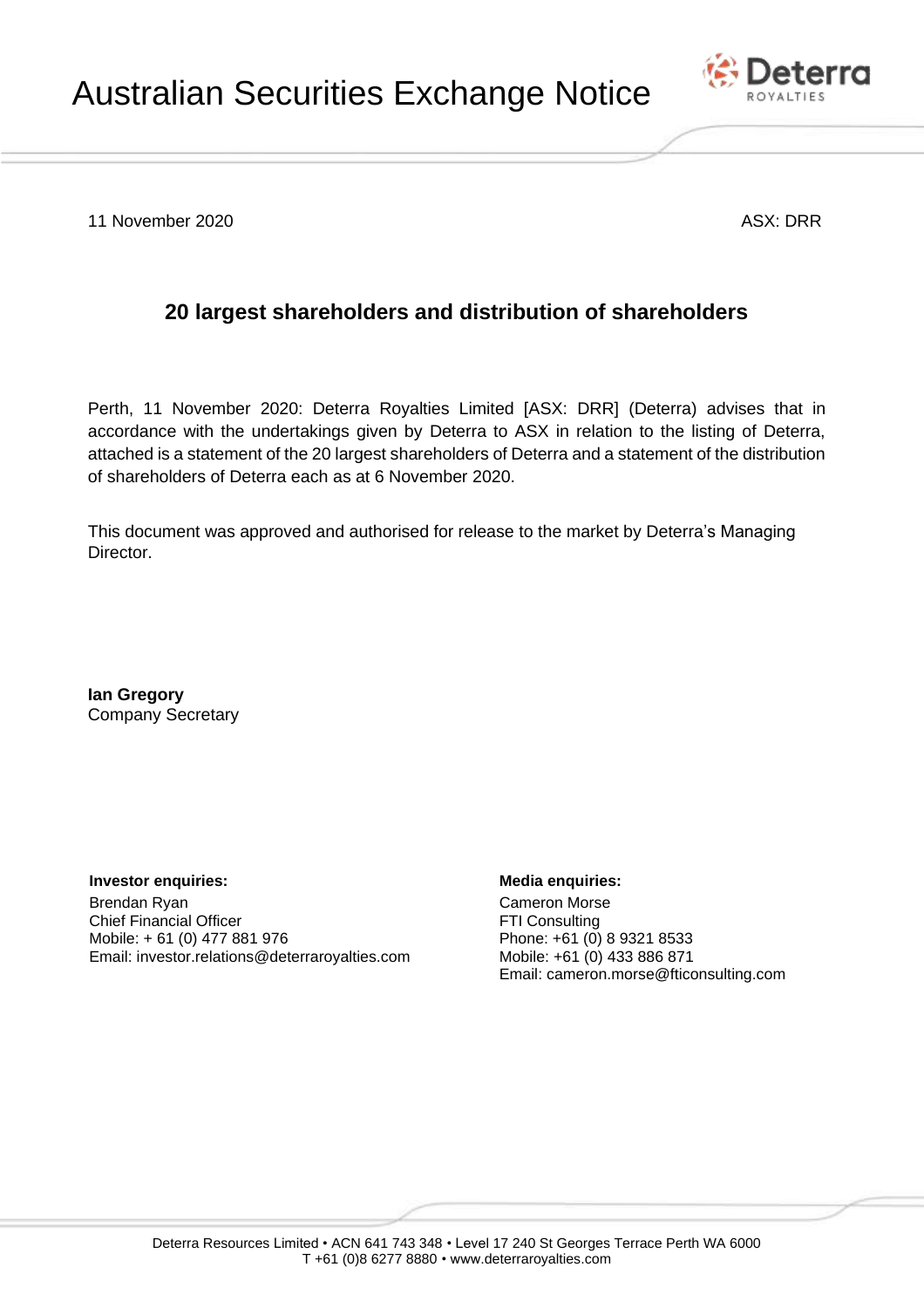## Statement of the 20 largest shareholders as at 6 November 2020

| Rank                                 | <b>Investor</b>                                                                                     |             | <b>Balance held % issued capital</b> |
|--------------------------------------|-----------------------------------------------------------------------------------------------------|-------------|--------------------------------------|
| 1                                    | HSBC CUSTODY NOMINEES (AUSTRALIA)<br>LIMITED                                                        | 138,534,619 | 26.21%                               |
| 2                                    | <b>ILUKA RESOURCES LIMITED</b>                                                                      | 105,692,420 | 20.00%                               |
| 3                                    | J P MORGAN NOMINEES AUSTRALIA PTY LIMITED                                                           | 94,464,507  | 17.88%                               |
| 4                                    | CITICORP NOMINEES PTY LIMITED                                                                       | 54,113,920  | 10.24%                               |
| 5                                    | NATIONAL NOMINEES LIMITED                                                                           | 21,619,573  | 4.09%                                |
| 6                                    | UBS NOMINEES PTY LTD                                                                                | 19,195,369  | 3.63%                                |
| 7                                    | BNP PARIBAS NOMS PTY LTD <drp></drp>                                                                | 9,259,867   | 1.75%                                |
| 8                                    | BNP PARIBAS NOMINEES PTY LTD <agency<br>LENDING DRP A/C&gt;</agency<br>                             | 7,525,685   | 1.42%                                |
| 9                                    | HSBC CUSTODY NOMINEES (AUSTRALIA)<br>LIMITED <nt-comnwlth a="" c="" corp="" super=""></nt-comnwlth> | 3,215,687   | 0.61%                                |
| 10                                   | HSBC CUSTODY NOMINEES (AUSTRALIA)<br>LIMITED - A/C 2                                                | 2,111,309   | 0.40%                                |
| 11                                   | CITICORP NOMINEES PTY LIMITED <colonial<br>FIRST STATE INV A/C&gt;</colonial<br>                    | 2,065,216   | 0.39%                                |
| 12                                   | CS FOURTH NOMINEES PTY LIMITED<br><settlement a="" c=""></settlement>                               | 1,750,663   | 0.33%                                |
| 13                                   | NETWEALTH INVESTMENTS LIMITED <wrap<br>SERVICES A/C&gt;</wrap<br>                                   | 1,546,806   | 0.29%                                |
| 14                                   | R O HENDERSON (BEEHIVE) PTY LIMITED                                                                 | 1,080,000   | 0.20%                                |
| 15                                   | ARGO INVESTMENTS LIMITED                                                                            | 1,000,000   | 0.19%                                |
| 16                                   | CS THIRD NOMINEES PTY LIMITED <hsbc cust<br="">NOM AU LTD 13 A/C&gt;</hsbc>                         | 994,132     | 0.19%                                |
| 17                                   | BRISPOT NOMINEES PTY LTD <house head<br="">NOMINEE A/C&gt;</house>                                  | 933,089     | 0.18%                                |
| 18                                   | HSBC CUSTODY NOMINEES (AUSTRALIA)<br><b>LIMITED</b>                                                 | 890,498     | 0.17%                                |
| 19                                   | CS FOURTH NOMINEES PTY LIMITED <hsbc<br>CUST NOM AU LTD 11 A/C&gt;</hsbc<br>                        | 863,290     | 0.16%                                |
| 20                                   | <b>ECAPITAL NOMINEES PTY LIMITED</b><br><accumulation a="" c=""></accumulation>                     | 795,418     | 0.15%                                |
| Total held by first 20               |                                                                                                     | 467,652,068 | 88.49%                               |
| Total held by remaining shareholders |                                                                                                     | 60,810,033  | 11.51%                               |
| <b>Total issued capital</b>          |                                                                                                     | 528,462,101 | 100.00%                              |